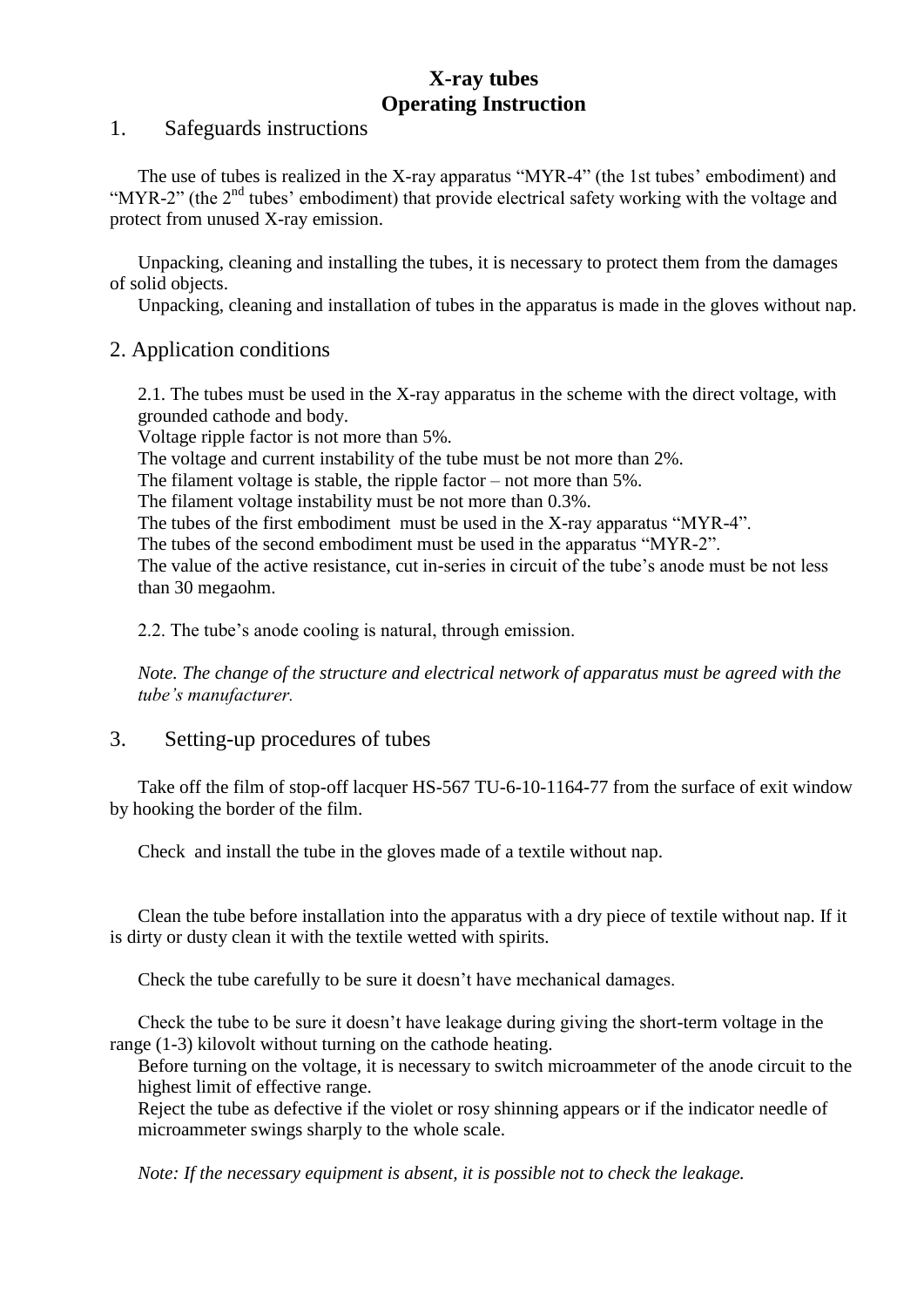## 4. Installation and energizing of tubes

Put the tube into the protective cover of apparatus.

test the tube by making the voltage higher in the range  $(1-15)$  kilovolts for the tubes of the 1<sup>st</sup> embodiment and in the range (1-10) kilovolts for the tubes of second embodiment. Give the voltage to the tube gradually adding 1 kilovolt after each (3-5) minutes of time lag with the rated power starting from 4 kilovolts.

*Note: If discharges appear in the tube it is necessary to make the voltage lower to the note when they stop appearing and then to continue testing.* 

The time of the tube's introduction into the nominal rating must be not more than two hours.

#### 5. The usage order

Follow the next directions using the tubes:

- 1) electric parameters and operating conditions must correspond to the ratings
- 2) the introduction of the tube into the nominal rating with the pauses from 6 hours to 5 days must be realized gradually during 30 minutes.
- 3) During the pauses in work that make more than 5 days the introduction of tubes into the nominal rating should be realized according to the item 4 of this instruction.

*Note: in the case of the tube's failure that happened because of reasons not depending from customer, the tube must be returned to the manufacturer for its inspection test with the filled passport application.* 

# 6. Keeping guidance

the tubes must be kept in the packing of the manufacturer, embed into apparatus in the conditions 1 (L) according to GOST 15150-69.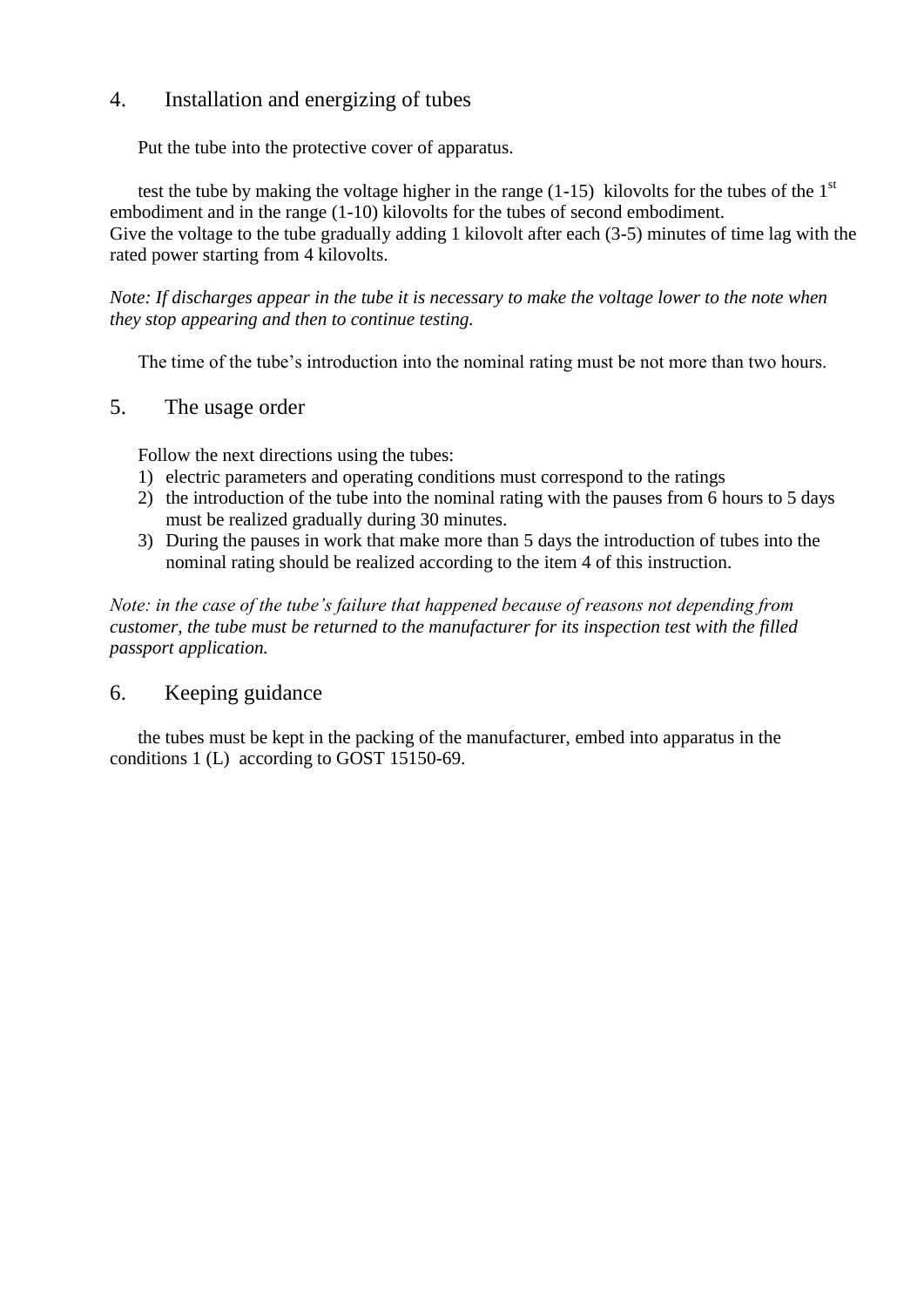# **X-ray tubes Registration Certificate**

## 1. General information

The X-ray tubes 0.00002BS7-W without protection from unused X-ray emission, with front outlet of X-ray emission, are used for microradiography and X-ray microscopy.

The tubes are made in two embodiments for the use in different used equipment.

Tubes of the  $1<sup>st</sup>$  embodiment are used in the X-ray apparatus "MYR-4".

Tubes of the 2<sup>nd</sup> embodiment are used in the X-ray apparatus "MYR-2".

Individual # 1777 Due date 10-90.

Climatic test UHL 4.2

# 2. General technical information

2.1. Electric parameters during delivery, use and keeping

|                                  | Norm                     |              |                | Measuring   | <b>Note</b>    |
|----------------------------------|--------------------------|--------------|----------------|-------------|----------------|
|                                  | <b>Not</b>               | Rate         | <b>Not</b>     | data        |                |
| Parametres, unit of measurement  | lower                    |              | higher         |             |                |
| Filament current, A              | $\overline{a}$           |              | 1.5            | 1.29        | 1.2            |
| The tube voltage, kilovolt       |                          |              |                |             | $\overline{3}$ |
| For tubes of $1st$ embodiment    | 4.0                      |              | 15             |             |                |
| For tubes of $2nd$ embodiment    | 4.0                      |              | 10             |             |                |
| The tube's current, microampere  |                          |              |                |             |                |
| For tubes of $1st$ embodiment    | 1.3                      |              | 5.0            |             |                |
| For tubes of $2nd$ embodiment    | 2.0                      |              | 5.0            |             |                |
| Dimensions of effective focal    |                          |              |                |             |                |
| spot, micrometer                 |                          |              |                |             | $\overline{4}$ |
| In the apex angle of used pencil |                          |              |                |             |                |
| of X-rays $5^{\circ}$            |                          | $\mathbf{1}$ | $\overline{2}$ | $1.7 - 1.8$ |                |
| The distance from the real focal |                          |              |                |             |                |
| spot to the front surface of the |                          |              | 2.5            | 2.3         | $\overline{4}$ |
| tube, mm                         |                          |              |                |             |                |
| Mottles distribution of X-ray    |                          |              |                |             |                |
| emission energy flux density on  | $\overline{\phantom{0}}$ |              | 35             | 33          | $\overline{4}$ |
| radiation field, %               |                          |              |                |             |                |
|                                  |                          |              |                |             |                |
|                                  |                          |              |                |             |                |
|                                  |                          |              |                |             |                |
|                                  |                          |              |                |             |                |
|                                  |                          |              |                |             |                |
|                                  |                          |              |                |             |                |
|                                  |                          |              |                |             |                |

*Note: 1. If the tube voltage is 2 kV, the current of the tube is 5 mcA*

*2.Average dependence of filament current from the filament voltage is given in application1. 3.Dependence of permitted values of the tube's current from the tube's voltage is given in application 2.* 

*4.If the tube's voltage is 10 kV, the tube's current is 2mcA.*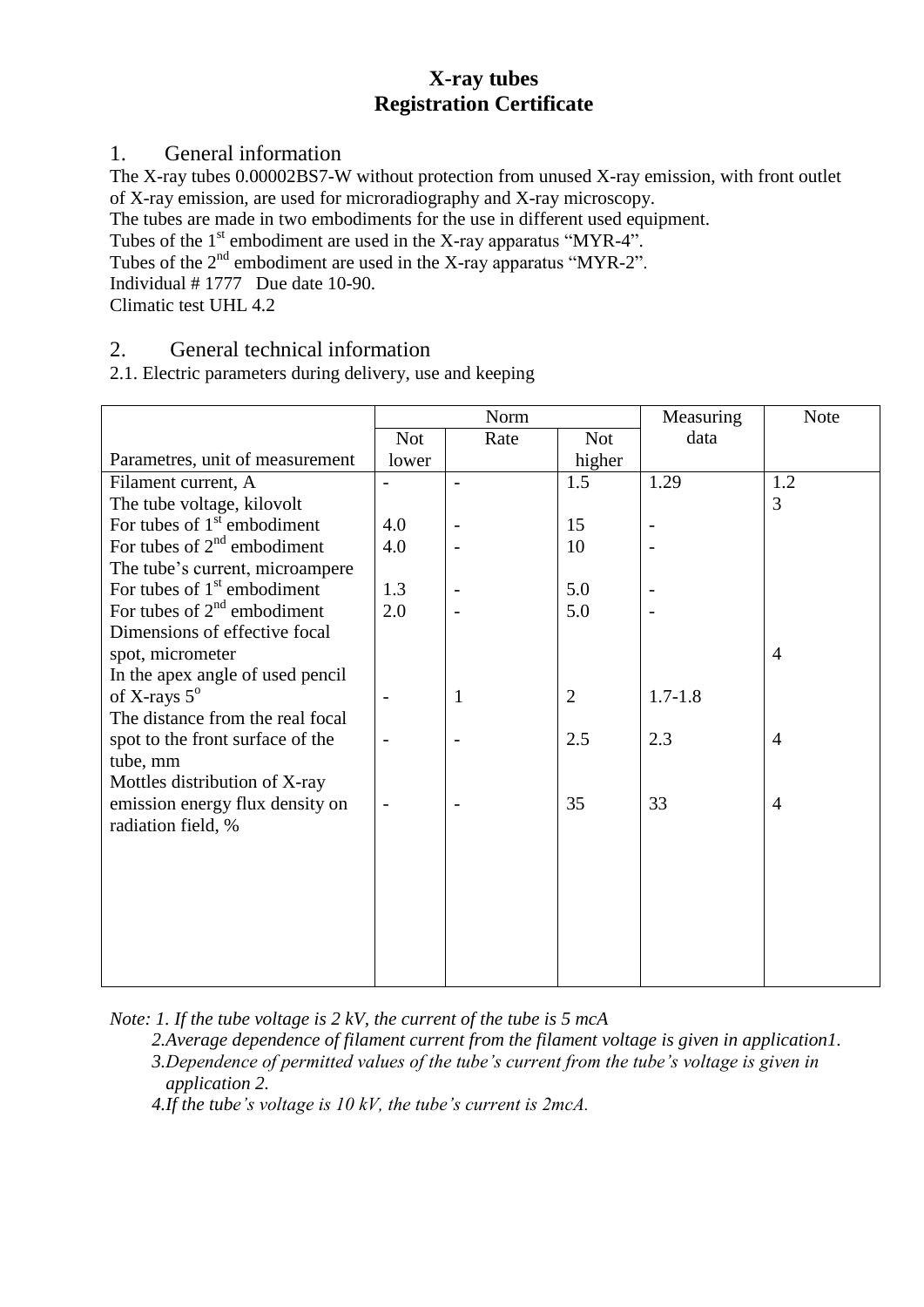### 2.2. Ultimate permissible regime of usage.

|                                  | Norm       |      |            | <b>Note</b> |
|----------------------------------|------------|------|------------|-------------|
|                                  | <b>Not</b> | Rate | <b>Not</b> |             |
| Parametres, unit of measurement  | lower      |      | higher     |             |
| Filament current, A              |            |      | 1.5        |             |
| Filament voltage, V              | 0.4        |      | 1.5        |             |
| The tube's current, microampere  |            |      |            |             |
| For tubes of $1st$ embodiment    | 1.3        |      | 5.0        |             |
| For tubes of $2nd$ embodiment    | 2.0        |      | 5.0        |             |
| The tube's voltage, kilovolt     |            |      |            |             |
| For tubes of $1st$ embodiment    | 4.0        |      | 15         |             |
| For tubes of $2nd$ embodiment    | 4.0        |      | 10         |             |
| The tube's rated power, kilowatt |            |      | 0.00002    |             |
|                                  |            |      |            |             |
|                                  |            |      |            |             |
|                                  |            |      |            |             |
|                                  |            |      |            |             |
|                                  |            |      |            |             |
|                                  |            |      |            |             |
|                                  |            |      |            |             |

#### 2.3. Minimum time 400 hours

80% storageability time is not less than 4 years.

- 2.4. Overall dimensions of the tube:
	- of the  $1<sup>st</sup>$  embodiment the biggest length, mm 115 the biggest diameter, mm 36 of the  $2^{nd}$  embodiment the biggest length of the tube (without outputs), mm 90 the biggest length of outputs, mm 180 the biggest diameter of the tube, mm 32 Mass, kg, not more than 0.125

## 2.5. Precious metals concentration

of 1<sup>st</sup> embodiment: doesn't contain any precious metals.

of  $2<sup>nd</sup>$  embodiment: silver- 0.02398 g in pins.

- 2.6. Non-ferrous metals concentration
	- Copper and it's alloy  $-9.22$  g in pins, cup and ring. Molybdenum and its alloy  $-1.6$  g in output.

## 3. Certificate of delivery

The X-ray tube 0.00002BS7-W individual # 17777, embodiment 1 corresponds to ODO.339.455TU and is admitted valid for usage.

## 4. Usage instructions

Usage instructions correspond to the operating instruction of the tube.

5. Keeping rules

Keeping rules according to the operating instruction

## 6. Warranty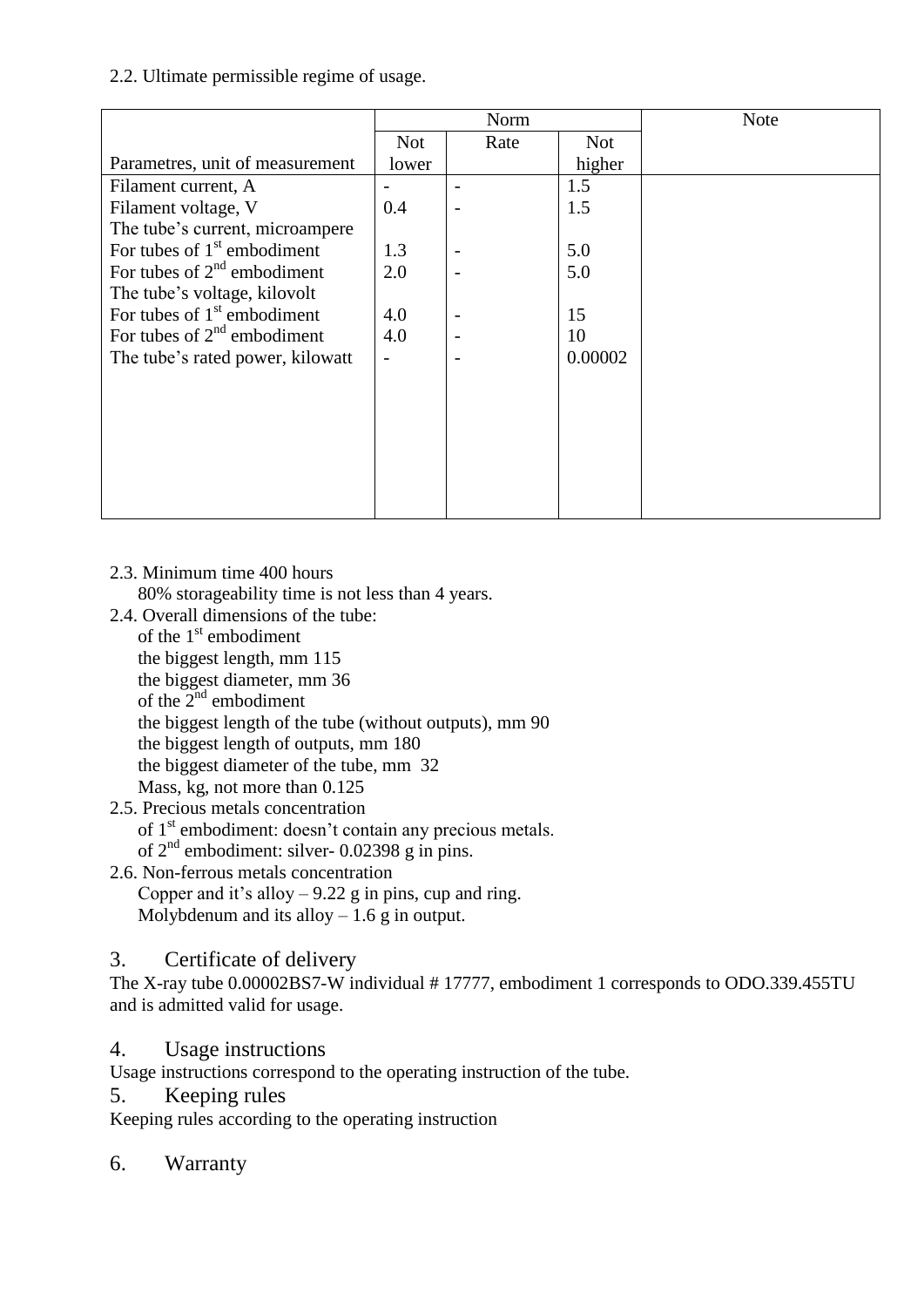Manufacturer guarantees the correspondance of the quality of this tube to the requirements ODO.339.455 TU if customers follow all conditions and rules of keeping and usage given in certificate.